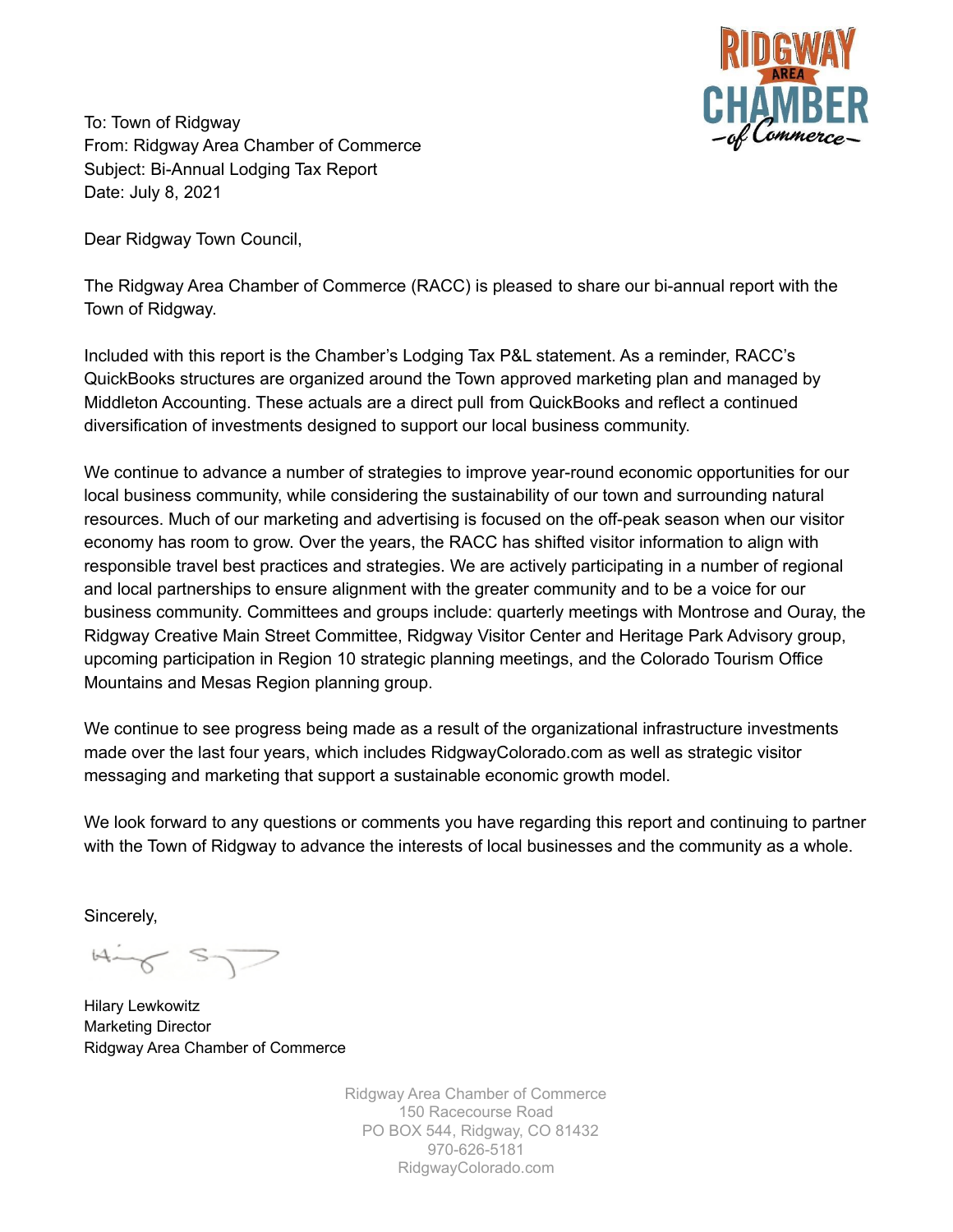# **COVID-19 Impacts and Chamber Response**

The RACC continued to respond to the impacts of COVID-19 throughout the winter. In anticipation of a slow winter due to COVID-19, the Chamber launched a Shop Local campaign to drive economic opportunities from December 2020 to April 2021. Campaign accomplishments include: a new banner in Hartwell Park encouraging drive-thru traffic to stop and shop; weekly social media and e-blasts featuring member specials; shop local [landing](https://ridgwaycolorado.com/news-events/shop-local) page on chamber's website; and inclusion in the [SBDC](https://www.coloradosbdc.org/shop-local/) statewide shop local [campaign.](https://www.coloradosbdc.org/shop-local/) The Chamber continued to update the COVID-19 resource page that was linked on the homepage. This page was unpublished in June once town and county restrictions were relaxed.

# **Staffing**

The Chamber continues to utilize local expertise to fill staffing needs, while the board stays actively involved with oversight and some organizational duties. Marketing Director, Hilary Lewkowitz, leads the organization on marketing-related initiatives. Duties include: staff management, working with the board to identify marketing goals, guiding the direction for all marketing-related projects, state grants, regional partnerships, administrative duties, as well as town and chamber joint projects.

Tanya Ishikawa continues to play an integral role with the organization. Tanya supports several communications projects, including: lead editor on the annual Visitors Guide, managing the Chamber's Facebook account, website content, business promotion, annual career fair and other special projects.

Jeanne Robertson is the Visitor Center Manager and Volunteer Coordinator. Jeanne is responsible for managing visitor center volunteers, visitor inquiries and visitor guide requests, as well as visitor center merchandise.

Our exceptional group of local consulting partners and staff includes:

- Marketing Director Hilary Lewkowitz
- Online Content and Storytelling Consultant Tanya Ishikawa
- Visitor Center Manager Jeanne Robertson
- Accounting Middleton Accounting (Jane Pulliam)
- Website and Technology Partner -- Peak Media (Josh Gowans)
- Media and Design Partner Sprout Design Studio (Nicole Green)

# **Board of Directors**

All Board of Directors positions are currently filled. Newly elected board members include David Nunn, Ridgway Ouray Friends & Neighbors. We are sad to see Daniel Richards step down from the board due to a busy schedule running his businesses. We thank Daniel for his years of service. The board elected new officers during their annual retreat in January. Board member details:

- President Tim Patterson (RIGS)
- Vice President Jason Bojar (Balance Natural Medicine)
- Secretary Ashley Perkins (Alpine Bank)
- Treasurer Jane Pullium (Chamber Member, Middleton Accounting)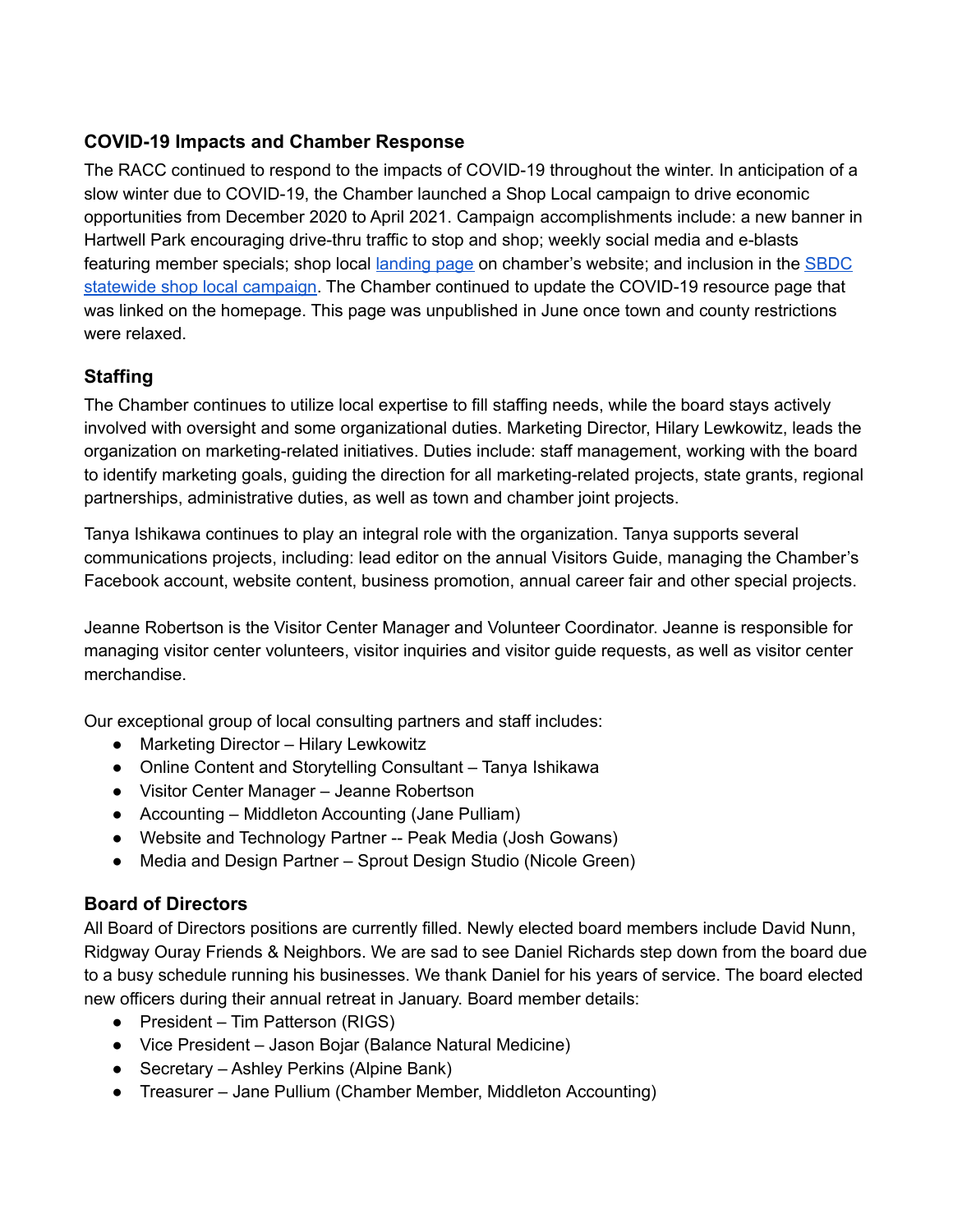- At Large
	- o David Nunn (Ridgway Ouray Friends & Neighbors)
	- o Kane Scheidegger (Kane Scheidegger Gallery)
	- o Adam Dubroff (Ridgway Lodge and Suites)

# **2020-2021 Colorado Tourism Office Winter Marketing**



The RACC participated in the Colorado Tourism Office Winter Co-Op Paid Media program. The program entailed a \$1,500 investment from the RACC, and the CTO matched with \$2,000. Marketing efforts were focused during the winter season, from December 2020 to March 2021. Marketing deliverables included targeted email campaigns and targeted online banner advertisements. The campaigns received over 1 million impressions. Media drove 268 visits to RidgwayColorado.com. Ridgway was also featured in one direct email campaign sent to 640,000 subscribers with 144K opens, 12K clicks, and 22.6% open rate.

#### **WHERE ART MEETS ADVENTURE** In the Northern San Juan Mountains, a



**THINK OUTSIDE** 

#### **Colorado Creative Corridor**

For the third consecutive year, the Ridgway Chamber teamed up with the Town of Ridgway and the Ridgway Creative District to support the Colorado Creative Corridor (CCC) project. Over the past three years, a majority of this work has been funded through three consecutive Colorado Tourism Office \$25,000 Marketing Matching grants. The CCC is a 331-mile route that links the mountain towns of Carbondale, Crested Butte, Paonia, Ridgway, and Salida. Ridgway works with the four partner communities to promote visitor experiences, which include event programming and activities.

2021 grant funding will continue on the success built over the past three years. One of the primary deliverables for this year is a new CCC website. The RACC participated in the website subcommittee to provide feedback and content for the new website. We are happy to announce the website is now online, as well as the grant funded [promotional](https://youtu.be/i19LNoDvcdw) video that was created in 2020. The website can be viewed at: <https://coloradocreativecorridor.com/>

We are excited for this project to continue to bring value to the business and creative economy for years to come, and look forward to this continuing to be an important example of the positive impact of Chamber/Town collaboration.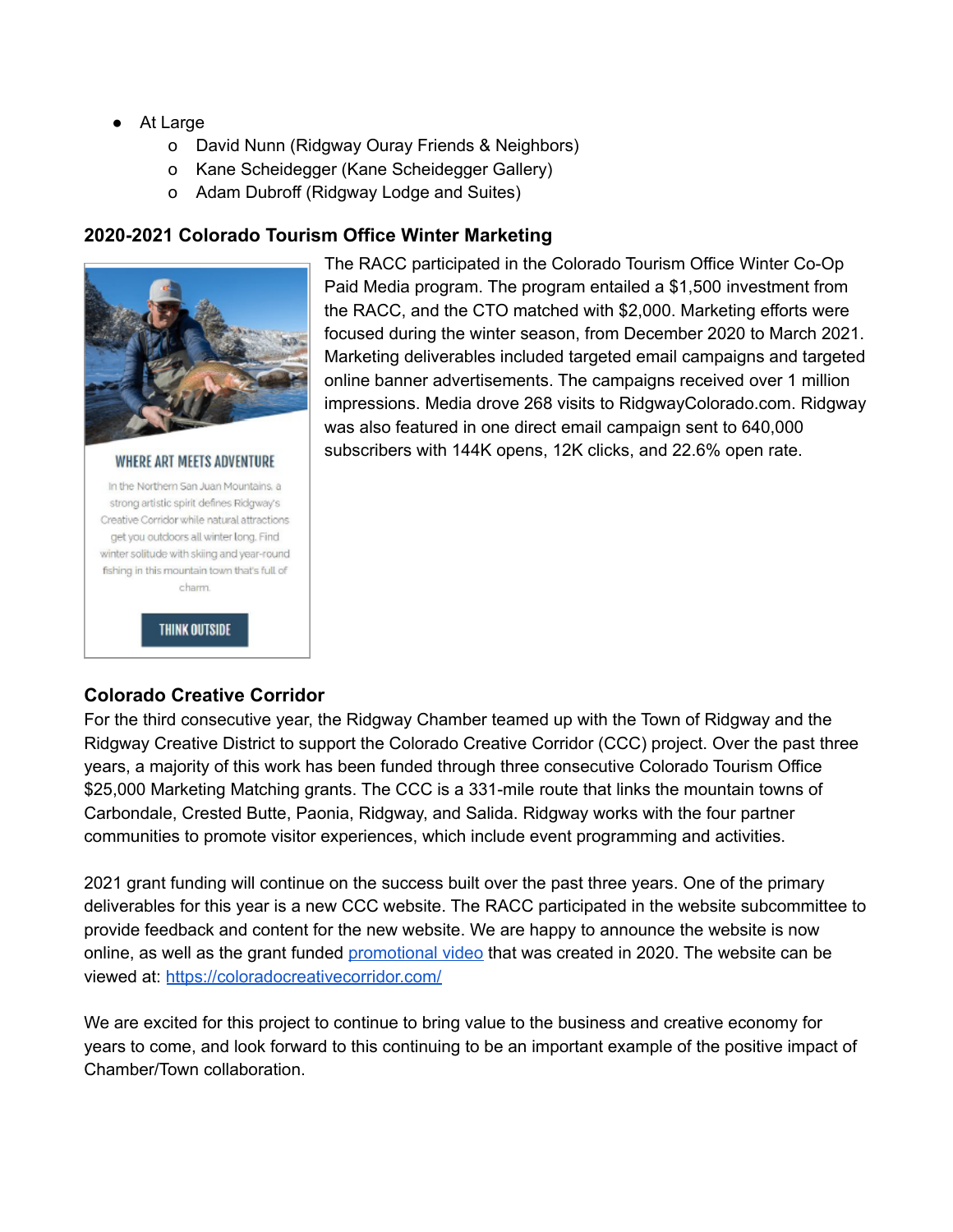# **Online Media Assets: Website, Digital Newsletters & Social Media**

RidgwayColorado.com remains the #1 Google search result for keyword "Ridgway Colorado" as well as other high value keywords. In general, average rankings continue to improve and overall keyword count is growing. We periodically review target keywords to establish content priorities and to track relevant topics. Improvements in general rankings have resulted in increased traffic to the site (for the quarter ending June 30, organic search is responsible for 83% of traffic to the site) with user visits up over 22% from the previous period. We will continue to invest in additional content and our staff to monitor the site and keep content updated.

A digital copy of the annual Visitor Guide is available as gated content on the website in various locations, including the homepage. Implemented in 2019, this strategy allows the RACC to continue to build out our lead database. All email leads are automatically added to our CRM system and sent the weekly e-blast or quarterly visitor news (based on user preferences). For the quarter ending June 30, the site captured 181 individual sign ups and 266 visitor guide downloads.

The weekly community e-blast continues to be sent out to a steadily growing list of 2,100 contacts. Newsletter content includes: business promotion, winter shop local campaign, special events, job opportunities and Chamber news. The RACC is currently working on a new automated newsletter campaign to our visitor newsletter list (6,000 contacts). The new drip campaign will send an automated email when users sign-up for the visitor newsletter, then periodic visitor newsletters after sign-up. This new system will ensure consistent emails to the visitor newsletter list, while allowing staff to focus on other tasks.

The RACC Instagram account, @RidgwayColorado, continues to be presented as a visitor-facing platform to promote Ridgway tourism assets and local businesses to potential visitors. All outdoor recreation related images include text on responsible travel best practices, such as Leave No Trace and Care for Colorado. The RACC Instagram account has 2,480 followers. Facebook continues to be a platform that we communicate to our local community with 2,185 followers.

# **Visitors Guide**

In July, we will begin the process of planning the 2022 Ridgway Visitor Guide. The plan is to continue our partnership with BCI Media, which has produced and distributed the annual Visitor Guide since 2017. We will use our staff and contractors on content design, led by contractor, Tanya Ishikawa. Since January, the 2021 Ridgway Visitor Guide has been distributed in Ouray County and across the Western Slope. The goal is to distribute 30,000 print copies this year. An online version is available through our website.

# **Sustainable Tourism**

For several years, the Chamber has been on a path to educate visitors on how best to enjoy our local resources. The pandemic and related visitor trends reinforced the need for us to support the community by promoting awareness of responsible, sustainable tourism practices. Part of this strategy includes the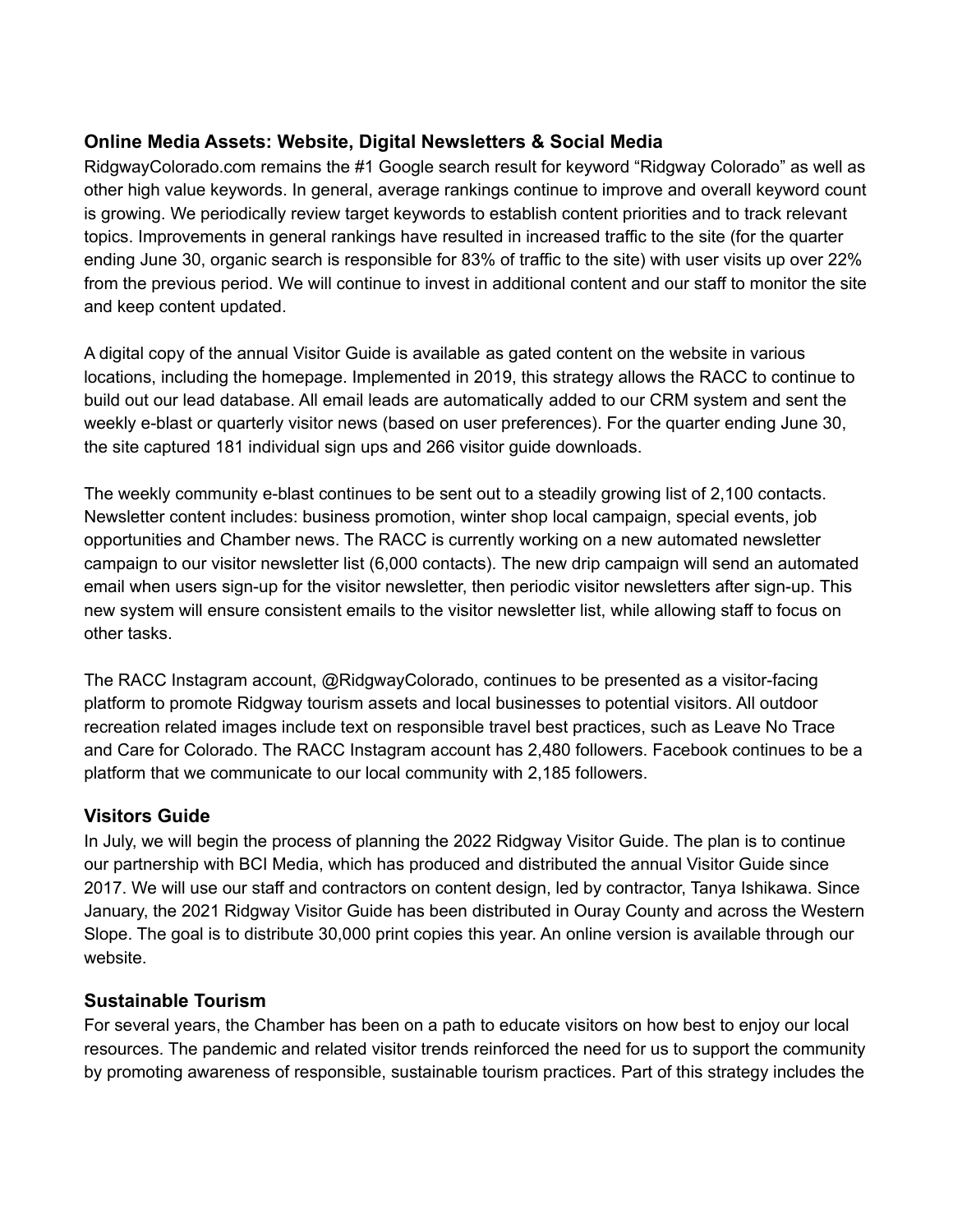continuation of strategically marketing Ridgway as a year-round destination. Since 2018, the Chamber has focused advertising dollars in the off-peak season of November through May.

Efforts for this year include banner text and link on the RidgwayColorado.com homepage that directs users to the Responsible Travel webpage. The Responsible Travel webpage includes best practices for outdoor recreation and COVID-19, as well as ways to enjoy Ridgway year-round and how to best support our local businesses and nonprofits. The Ridgway Visitor Center now has Leave No Trace brochures available for visitors. Volunteers are directed to hand out the brochures when visitors express interest in outdoor recreation experiences. In partnership with the US Forest Service, the Chamber will be hosting a Leave No Trace training at the Ridgway Visitor Center this July. The training will be available for visitor center volunteers and local businesses that talk with visitors about outdoor recreation opportunities.

# **Print Media**

The Chamber coordinated co-op ads with local businesses in the 2021 San Juan Skyways publication. The San Juan Skyway is distributed throughout Colorado and is considered to be a marketing asset for local businesses as well as the Chamber. The San Juan Skyway magazine is available at the Ridgway Visitor Center. An online version of the magazine is available here: <https://pubhtml5.com/vedz/tztg>

In 2020, RACC staff updated and converted the True Grit Walking Tour brochure into a digital copy available on the [website](https://ridgwaycolorado.com/images/itineraries/true-grit_tour-rack-card-WEB.pdf). This spring, copies were printed, so that brochures are available for anyone stopping by the Ridgway Visitor Center. Other print media projects include advertising the reopening of the Ridgway Visitor Center in the Ouray County Plaindealer. Also, the Town and Chamber split the cost of the new Ridgway Visitor Center and Heritage Park sign that stands east of the building.

# **Ridgway Visitor Center**

The Ridgway Visitor Center reopened its doors on May 28, 2021 after a year of being closed due to the COVID-19 pandemic. RACC staff spent a bulk of time in May getting the space ready for the public, since the building had not been open since the Railroad Museum transitioned out of the space at the end of 2019. The Ridgway Visitor Center hours of operation for 2021 are Thursday through Sunday, 10 a.m. to 2 p.m. Volunteers are cleaning the restrooms once per day, and the space receives a thorough weekly cleaning to help mitigate risk of infections. The full article can be viewed here: <https://ridgwaycolorado.com/news-events/ridgway-visitor-center-opens-may-28-for-2021-season>

The Chamber made several renovations to the building this spring in order to utilize unoccupied space and to make the building more COVID-safe. In partnership with the Town of Ridgway, the Chamber utilized CARES Act funding to purchase a new dutch door on the southside of the building and plexiglass for the front desk. The updates allow two options for volunteers to more safely interact with visitors. Other updates include a new wall and door on the west side of the building that allows visitors to use the restroom without walking through the building. The former museum space is being transformed into a new meeting venue and storage closet.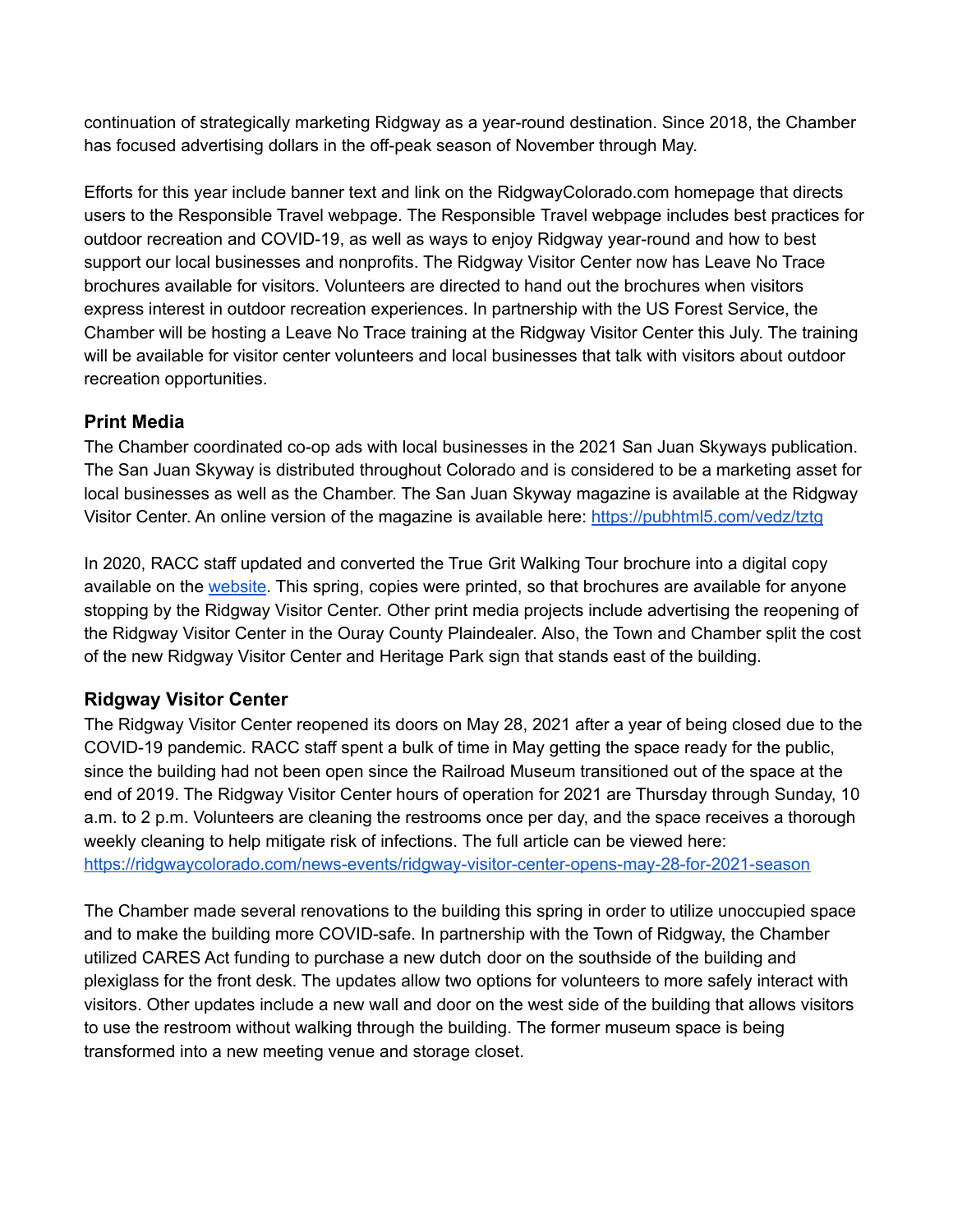From January to June, Chamber staff and board members participated in the Ridgway Visitor Center and Heritage Park Advisory Committee. The purpose of the advisory committee was to convene local stakeholders to provide recommendations to the Town Council on implementation priorities and next steps for the current building and surrounding park space.

# **Youth Apprenticeship Program & Career Experience Fair**

For the fourth time, the Ridgway Chamber helped organize the Ridgway Youth Volunteer & Career Fair at Ridgway High School to introduce students to job and volunteer opportunities. On April 21st, eight nonprofits and ten companies, as well as the Ouray County Sheriff's Office, Ouray Police Department, Ouray County Emergency Medical Service, Ridgway Volunteer Fire Department, and National Guard interacted with middle and high schoolers on the school's front lawn. Eight of the participating organizations were chamber members. Thirteen organizations were from Ridgway, six organizations were from Ouray, and two businesses were from Telluride. Approximately 100 high school students circulated around the tables for the first half hour of the fair, and approximately 80 middle school students visited the tables for the second half hour.

*We sincerely thank the Town Council and staff for their support and partnership.*